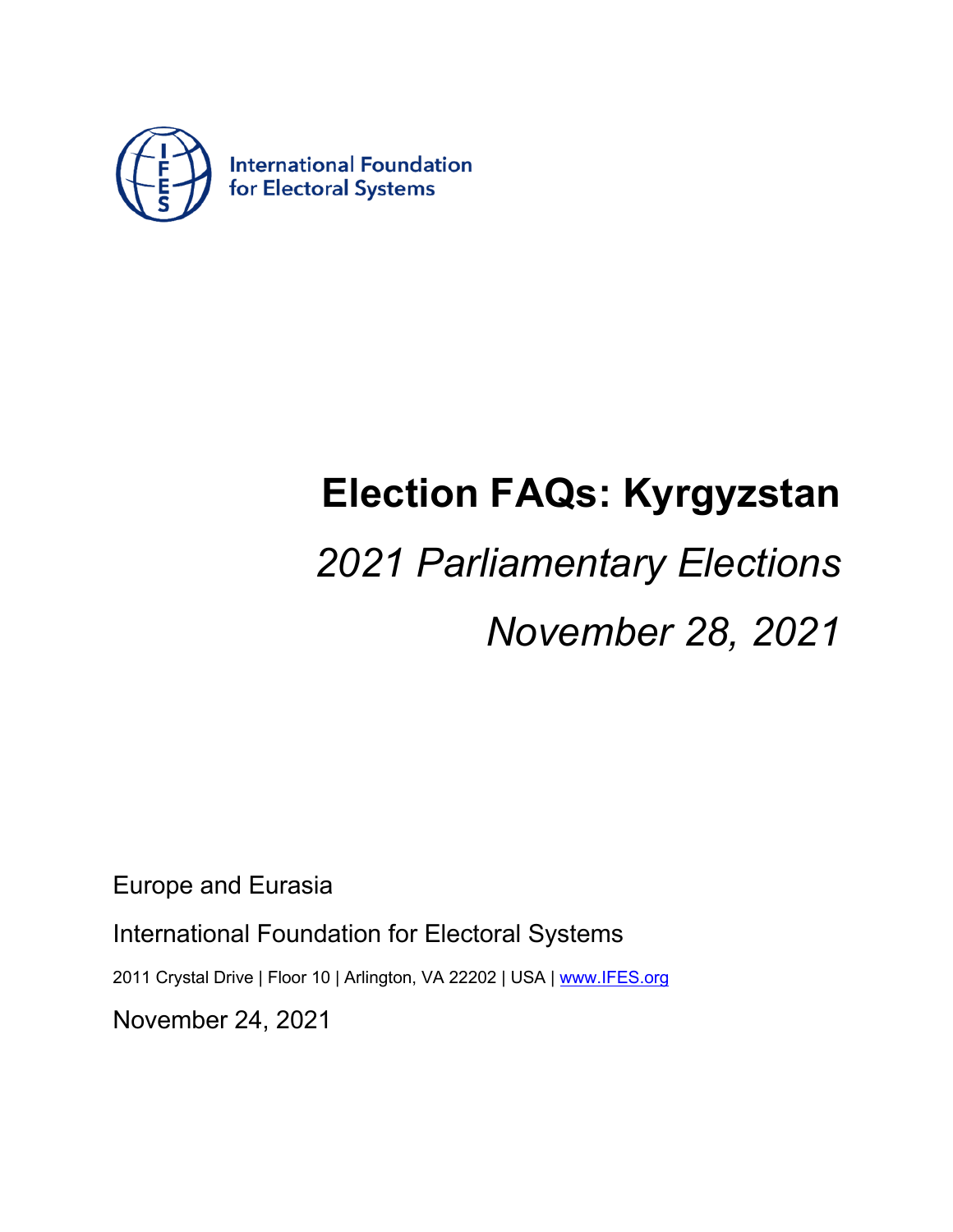### **Frequently Asked Questions (FAQs)**

| How is the election management body protecting the elections and voters from COVID-19? 7       |  |
|------------------------------------------------------------------------------------------------|--|
| What is the election management body doing to strengthen its technology and procedures to      |  |
|                                                                                                |  |
|                                                                                                |  |
| What provisions are in place that support the equal rights of women, persons with disabilities |  |
|                                                                                                |  |
|                                                                                                |  |
|                                                                                                |  |
|                                                                                                |  |
|                                                                                                |  |
|                                                                                                |  |
|                                                                                                |  |
|                                                                                                |  |
|                                                                                                |  |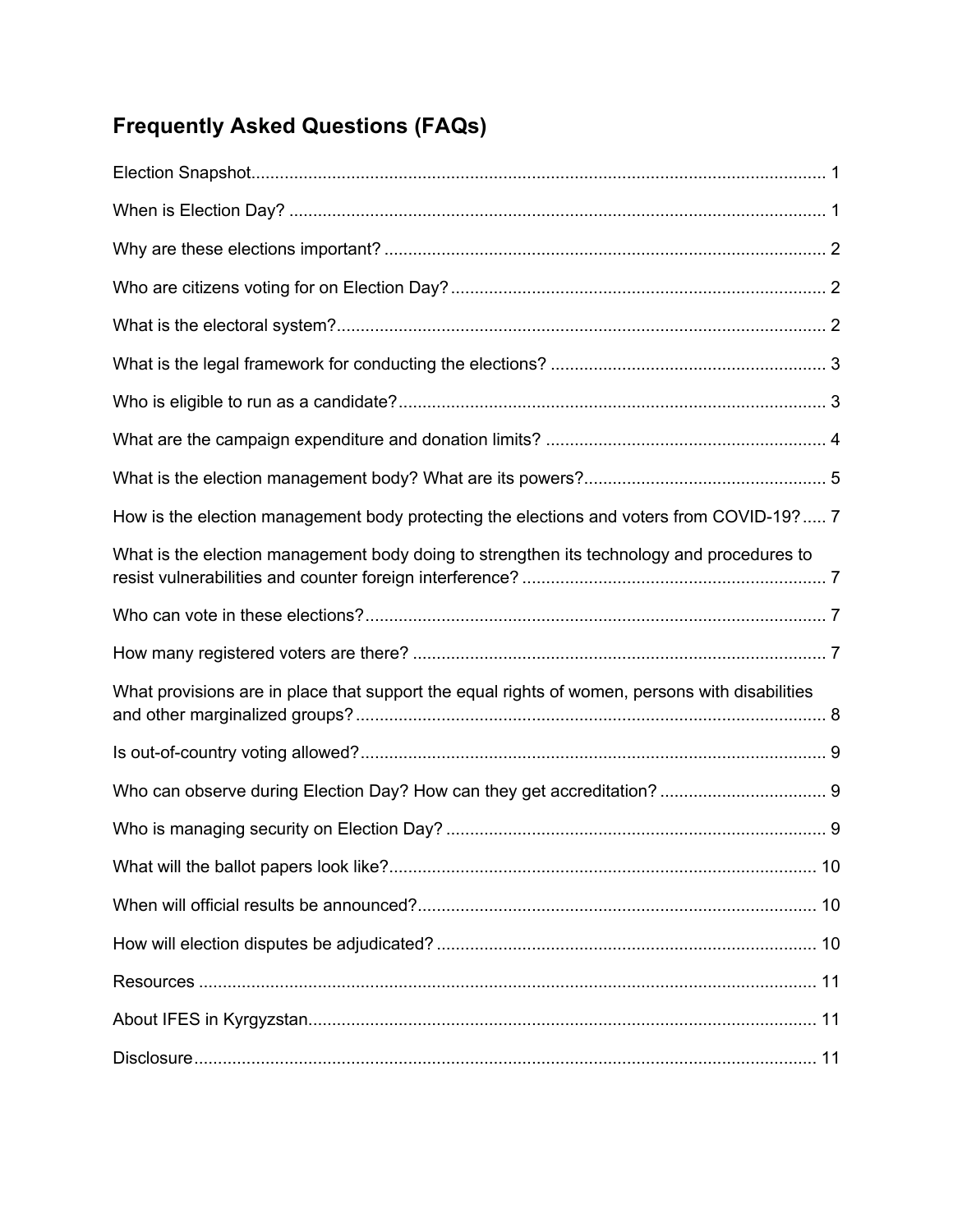#### **Election Snapshot**

- Election Day: Nov. 28, 2021
- Registered voters:
	- o 3,703,420 in single nationwide constituency
	- o 3,619,292 in single mandate districts
- Polling stations: 2,494 total
	- $\circ$  2,435 on the territory of the Kyrgyz Republic
	- o 59 abroad
- Poll workers: 30,764
- Physical distancing: 1.5-2 meters
- Seats: 90
- Candidates:
	- o 21 political parties (including total of 1,015 candidates)
	- $\circ$  284 candidates in single mandate constituencies (including 12 women)
- Campaign expenditure and donation limits:
	- $\circ$  Single nationwide election maximum expenditures per party = 300,000,000 KGS (~3,500,000 USD)
	- $\circ$  Single mandate district elections maximum expenditures per candidate = 10,000,000 KGS (~118,000 USD)
- Domestic and international observers:
	- o 730 international observers from 56 countries
	- o 5 domestic nongovernmental organizations (NGOs)
- Accredited media:
	- o 152 mass media publications
	- o 92 internet publications

#### **When is Election Day?**

On Aug. 28, 2021, the president of Kyrgyzstan, Sadyr Japarov, signed a decree<sup>1</sup> announcing the elections of deputies of the *Jogorku Kenesh* (Parliament) to be held on Nov. 28. Polls will be open on Election Day from 8 a.m. to 8 p.m. at 2,435 polling stations across Kyrgyzstan and 59 polling stations in diplomatic embassies and consulates outside the country. Voting is also permitted one day prior to Election Day, from 8 a.m. to 8 p.m., provided that the voter has submitted a written statement requesting an opportunity to vote at his or her home or other location, such as a hospital or military base. Early voting is intended for voters who cannot visit polling locations on Election Day because of health conditions, those who live in remote areas and members of law enforcement who work on Election Day.

<sup>1</sup>http://www.president.kg/ru/sobytiya/20427\_podpisan\_ukazo\_naznachenii\_viborov\_deputatov\_ghogorku\_keneshakir gizskoy\_respubliki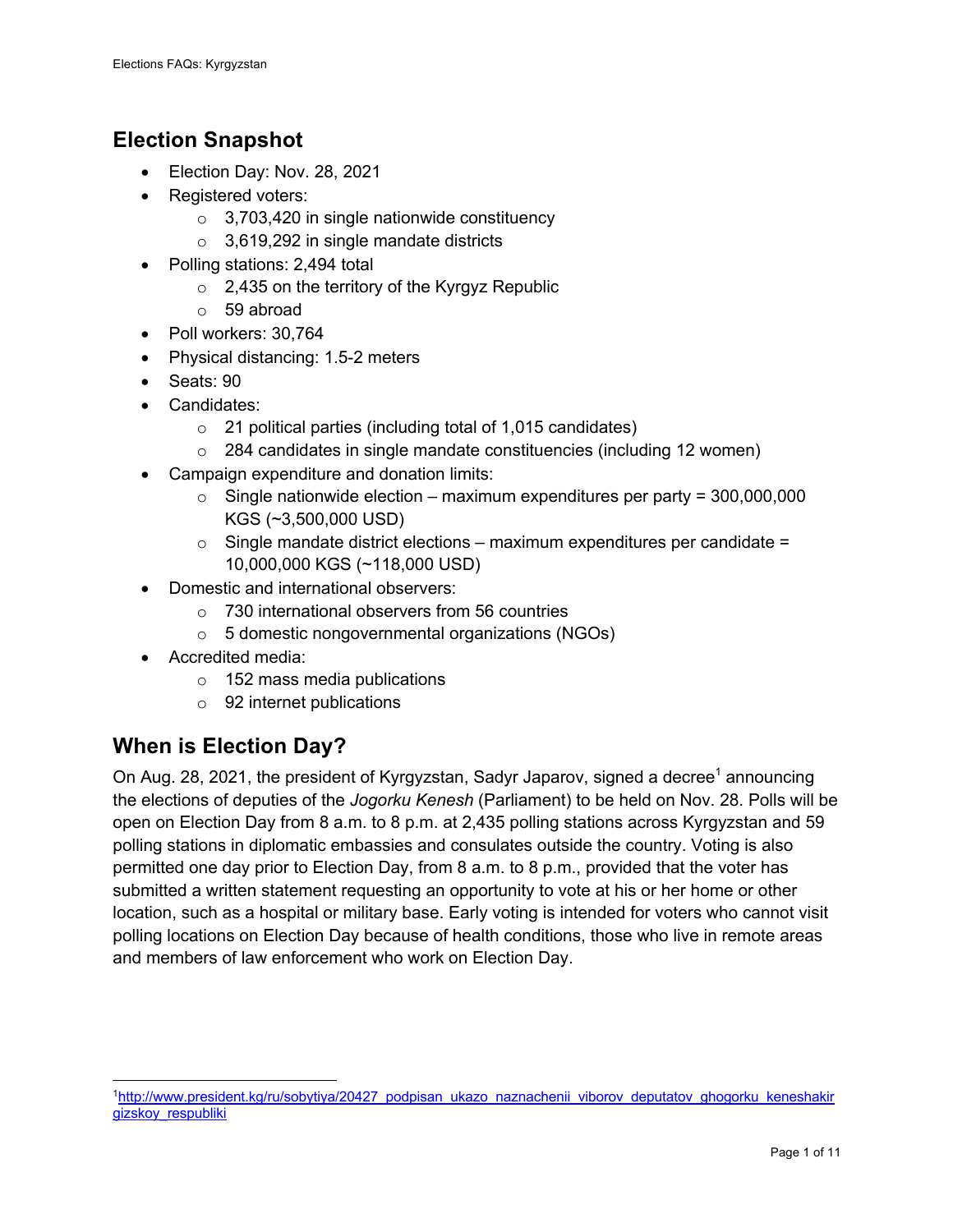#### **Why are these elections important?**

The 2020 parliamentary elections sparked a period of significant political transition and reform. Following the last election, protests against what was perceived as manipulated election results led to the resignation and removal of then-President Sooronbai Jeenbekov and several other high-ranking political leaders. Since the 2020 parliamentary election, the *Jogorku Kenesh* (Parliament) has continued to convene despite members' terms having expired on Oct. 15, 2020. With the official annulment of the 2020 parliamentary election results on Oct. 6, 2020,  $2$  the upcoming 2021 elections will bring legitimacy to the next convocation of Parliament.

Notably, these elections will be the first held since significant changes were made to Kyrgyzstan's electoral legislation and Constitution. They will be the fifth elections this year after the 2021 early presidential elections in January, two referenda and two rounds of local elections. The new Constitution lowered the number of MPs from 120 to 90, reverting to the number before the 2010 change to the Basic Law. Of the 90 members of Parliament (MPs) to be elected under the mixed system, 54 seats will be determined proportionally within a nationwide constituency, with 36 seats determined by winners of single-mandate districts.

#### **Who are citizens voting for on Election Day?**

Citizens participating in the election will be voting for deputies of the *Jorgoku Kenesh*  (Parliament). Following the 2021 constitutional reform, the results will decide the 90 members of the seventh convocation of the Parliament.

Each voter will receive two ballots on Election Day to vote for 1) a political party and give preference to one candidate from the list and 2) a candidate from his or her single-mandate constituency.

For the Nov. 28, 2021 parliamentary elections, voters will choose from 21 political party lists (including 1,015 candidates in total) within a single nationwide constituency<sup>3</sup> and from 284 candidates including 12 women running in single-mandate constituency elections.<sup>4</sup>

#### **What is the electoral system?**

Following the January 2021 early presidential election and constitutional referendum, the government of Kyrgyzstan entered a period of significant electoral and legal debate. On Aug. 26, one day before the call for elections, President Japarov signed a new law governing the election of *Jogorku Kenesh* deputies. Moving away from the fully proportional electoral system, Kyrgyzstan will for the first time utilize a mixed electoral system during the Nov. 28 elections. Each political party will nominate 54 candidates on its list. This number equals the number of seats in Parliament to be determined by the single nationwide proportional vote. For candidates included on party list to be elected, the respective political parties must meet the national

<sup>&</sup>lt;sup>2</sup> CEC Recognizes Voting Results Invalid, October 6, 2021. https://shailoo.gov.kg/ru/news/3702/

<sup>3</sup> "21 political parties registered for the elections of deputies of the *Jogorku Kenesh* of the Kyrgyz Republic," October 29, 2021. https://shailoo.gov.kg/ru/news/5752/

<sup>4 &</sup>quot;CEC registered 321 candidates in single-mandate constituencies," October 29, 2021. https://shailoo.gov.kg/ru/news/5757/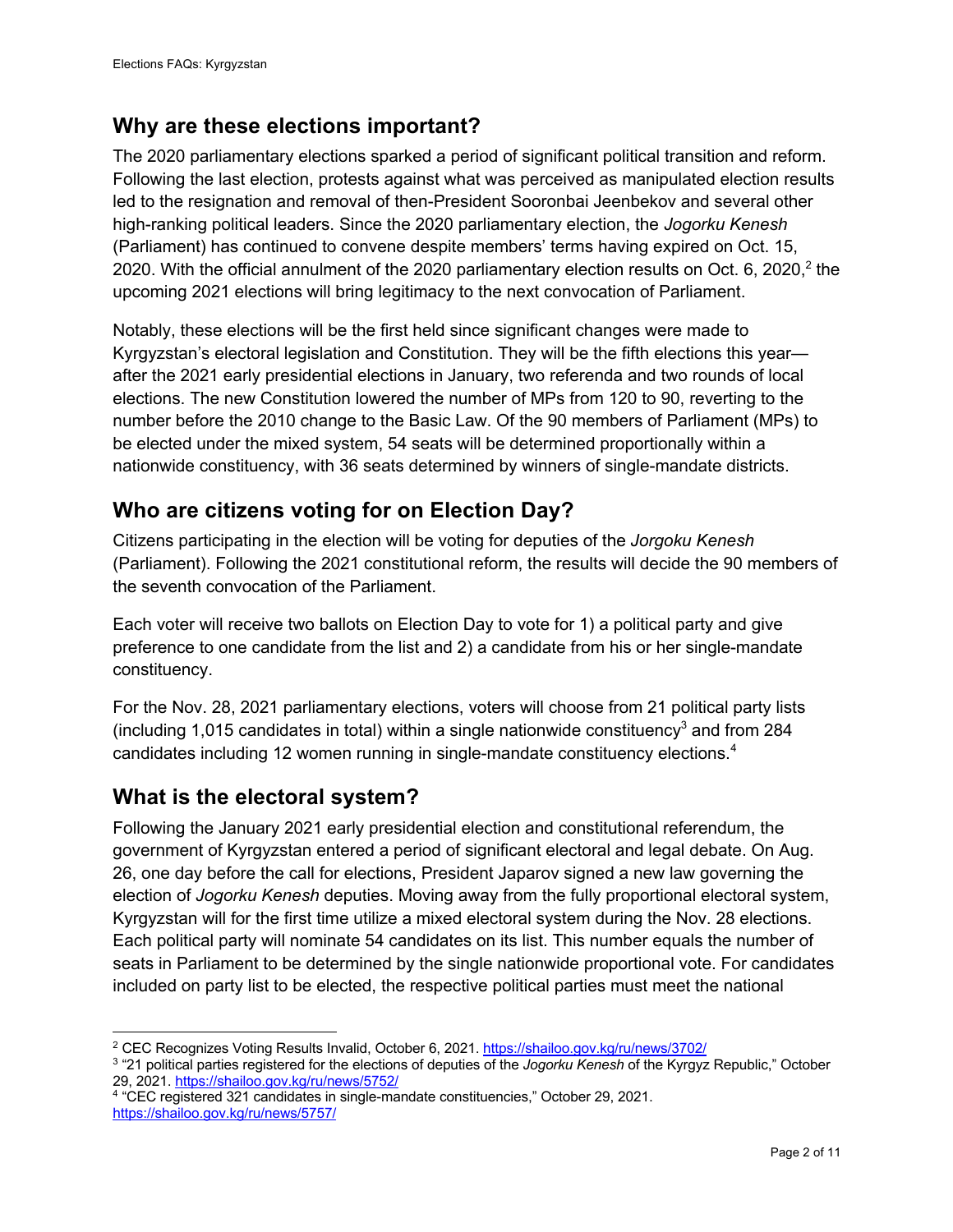electoral threshold of 5 percent (reduced from 7 percent requirement during the 2020 parliamentary elections), as well as a 0.5 percent threshold in each region and the cities of Bishkek and Osh. A voter will be able to cast one vote for a political party and indicate his or her preference for one candidate from the party's open list. Voters will select the remaining 36 candidates by voting for candidates running within single-mandate constituencies. In total, there will be 90 seats in Parliament, and no party may hold more than 65 seats.

#### **What is the legal framework for conducting the elections?**

Kyrgyzstan's *Jogorku Kenesh* amended the legal basis for the conduct of elections just before the parliamentary elections were scheduled. The following components shape the legal framework for elections in Kyrgyzstan:

- 1. The Constitution of the Kyrgyz Republic, adopted by referendum on April 11, 2021, and entered into force by the Law of the Kyrgyz Republic of May 5, 2021;
- 2. The Constitutional law on elections of the President of the Kyrgyz Republic and deputies of the *Jogorku Kenesh* of the Kyrgyz Republic, as amended on Aug. 26, 2021; and
- 3. The Constitutional Law on the Central Commission for Elections and Conducting Referenda of the Kyrgyz Republic, dated June 26, 2021.

Kyrgyzstan is party to several international legal frameworks with implications for electoral participation, including the 1966 International Covenant on Civil and Political Rights, the 1979 Convention on the Elimination of All Forms of Discrimination Against Women, the 2003 Convention Against Corruption and the 2006 Convention on the Rights of Persons with Disabilities, which Kyrgyzstan ratified in March 2019.

#### **Who is eligible to run as a candidate?**

A citizen of the Kyrgyz Republic with a university-level degree and no criminal record and who has reached the age of 25 by the day of elections can be elected a deputy of the *Jogorku Kenesh.5* The most recent update to the Constitution increased the minimum age requirement from 21 to 25 years.

There are no residency requirements for candidates. Within the nationwide constituency, candidates must be nominated by a registered political party from an approved party list of candidates. Political party candidates, as well as independent or unaffiliated candidates, are allowed to run for Parliament within one of the 36 single-mandate districts. Candidates running on political party lists, however, cannot also run within the single-mandate elections. The total number of candidates nominated by a political party list must not exceed 54 individuals.

The Central Election Commission (CEC) has the authority to refuse registration to a political party or independent candidate on the following grounds:

<sup>5</sup> Article 59.2, Constitutional Law on Election of President and Deputies of the *Jogorku Kenesh* of the Kyrgyz Republic.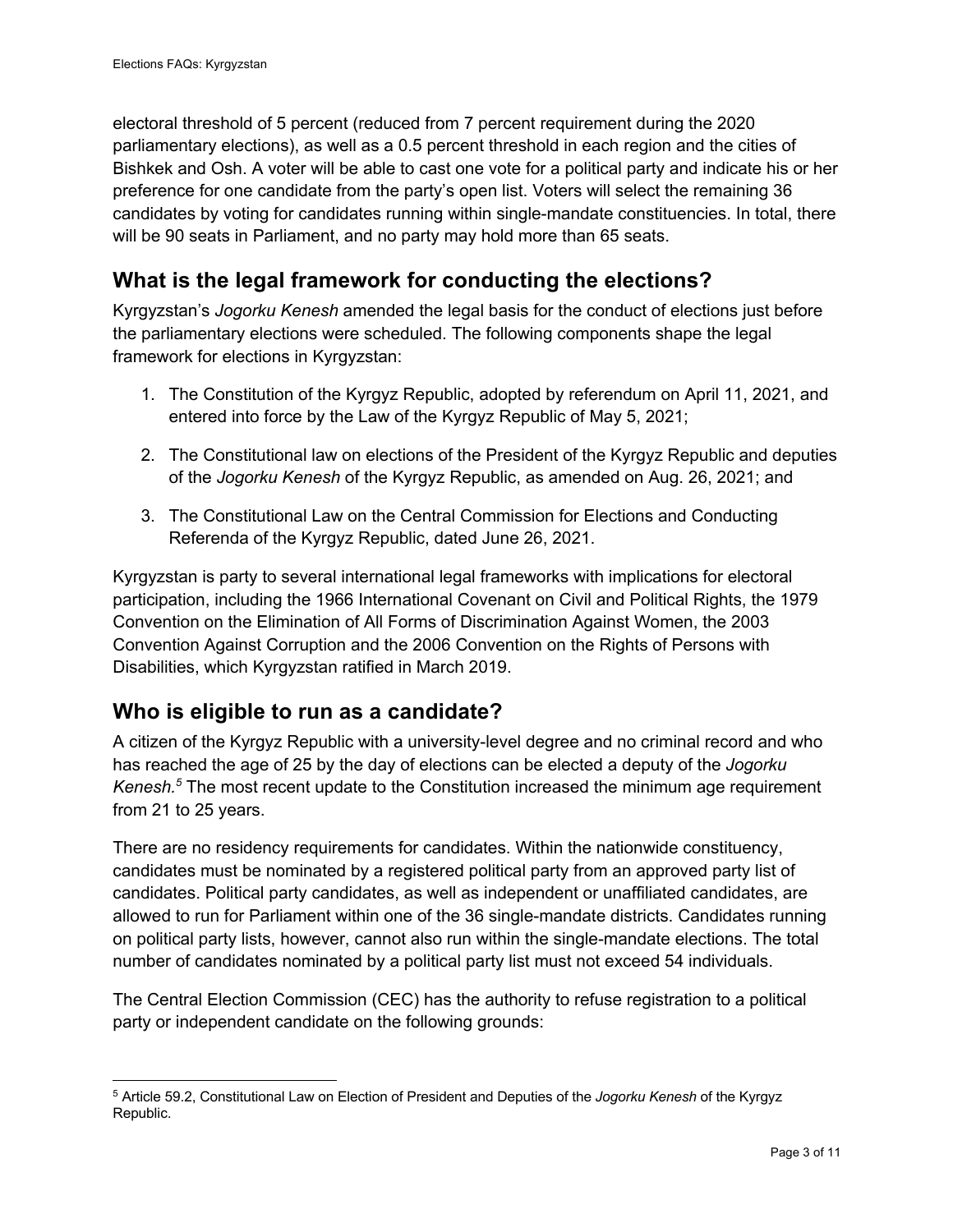- Failure to submit the required documents for registration of the list of candidates;
- Non-observance of the order of nomination provided by the Constitution:
- Registration of a candidate in the list of another political party for the given elections;
- Failure to create an electoral fund;
- Registration of a non-citizen as a candidate; or
- State registration of the political party less than six months before the date on which elections are announced.

#### **What are the campaign expenditure and donation limits?**

The new electoral legislation separately regulates the electoral funds of a political party and candidates in single-mandate constituencies. $6$  Kyrgyz law establishes the calculated indicator for maximum limits at 100 Kyrgyzstani Som (KGS).<sup>7</sup>

Political parties can acquire election funds from the following sources:

- 1. A candidate's private funds. (*Not to exceed the calculated indicator more than 15,000 times—1.5 million KGS, or approximately \$17,700 USD*).
- 2. Funds from a political party that participates in the elections or nominates a candidate. (*Not to exceed the calculated indicator by more than one million times—100 million KGS, or approximately \$1.18 million USD*).
- 3. Donations from individuals. (*Not to exceed the calculated indicator by more than 2,000 times—200,000 KGS, or approximately \$2,400 USD*).
- 4. Donations from legal entities. (*Not to exceed the calculated indicator by more than 30,000 times—3 million KGS, or approximately \$35,400 USD*).

The maximum amount received for and spent from the electoral fund of a political party that has nominated a list of candidates cannot exceed the estimated figure by more than three million times. Thus, the ceiling for campaign expenditures is 300 million KGS or approximately \$3.5 million USD.

The electoral funds of candidates for deputy of the *Jogorku Kenesh* in single-mandate constituencies can be acquired from the following sources:

- 1. The candidate's own funds. (*Not to exceed the calculated indicator by more than 1,500 times—150,000 KGS, or approximately \$1,800 USD*).
- 2. Funds allocated to the candidate by a nominating political party. (*Not to exceed the calculated indicator by more than 10,000 times— one million KGS, or approximately \$11,800 USD*).

<sup>6</sup> Article 41, Constitutional Law on Election of President and Deputies of the *Jogorku Kenes*h of the Kyrgyz Republic. <sup>7</sup> A standard monetary indicator is used for determining the number of social payments, compensations, economic sanctions, administrative penalties and fines, and other economic indicators not related to wages. Since 2006, the calculated indicator is 100 KGS.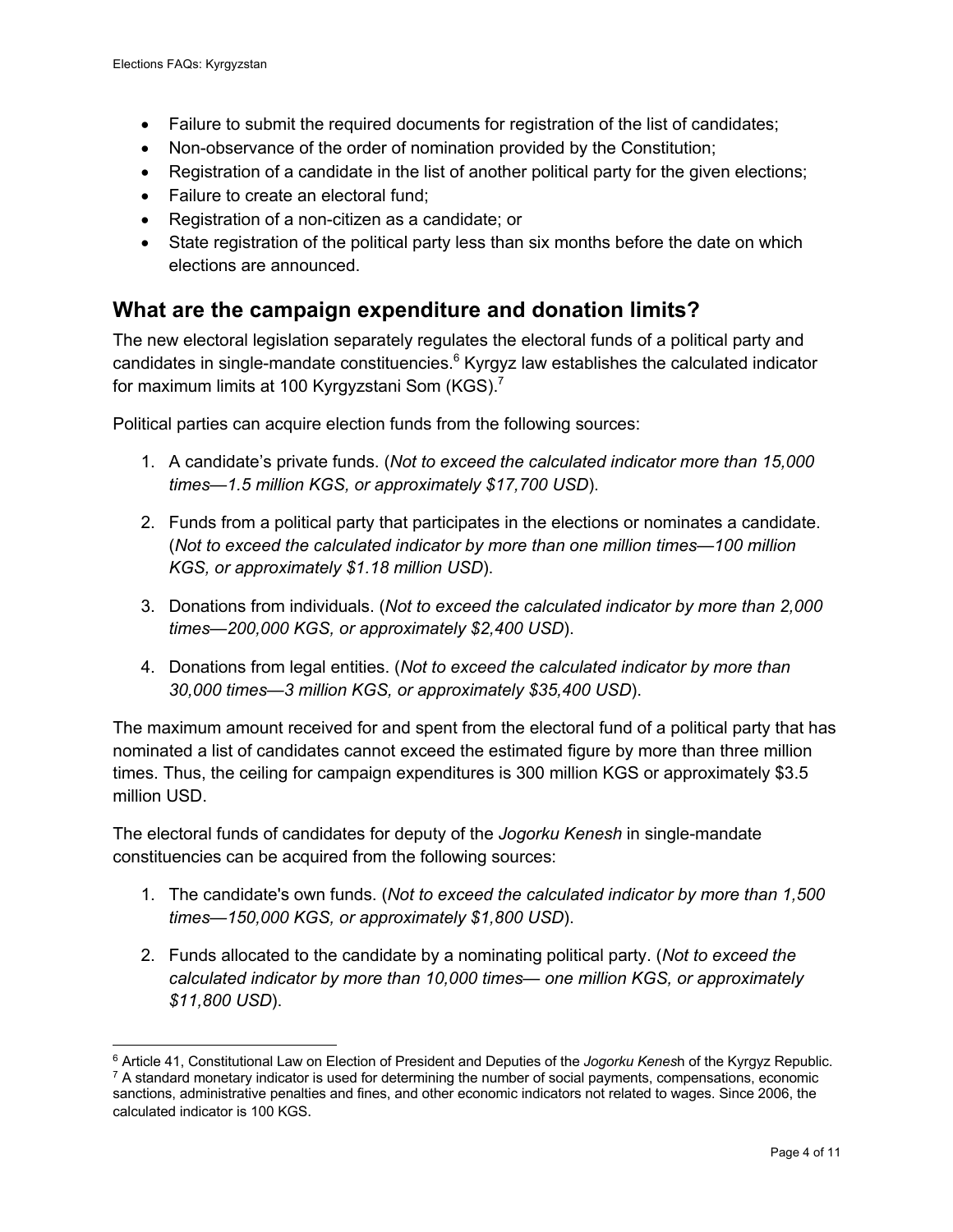- 3. Donations from individuals. (*Not to exceed the calculated indicator by more than 2,000 times—200,000 KGS, or approximately \$2,400 USD*).
- 4. Donations from legal entities. (*Not to exceed the calculated indicator by more than 5,000 times—500,000 KGS, or approximately \$5,900 USD*).

The maximum amount of funding received for and spent from the electoral fund of a candidate of a single-mandate constituency cannot exceed the calculated indicator by more than 100,000 times. Thus, the ceiling for campaign expenditures of single-mandate candidates is 10 million KGS, or approximately \$118,000 (USD).

Voluntary donations to election funds are forbidden from:

- Foreign states, state bodies, institutions or enterprises and legal entities, including their branches and representative offices; foreign citizens; international organizations; and legal entities registered in Kyrgyzstan with employees with foreign citizenship.
- Stateless persons.
- Government bodies (at all levels).
- State and municipal institutions and enterprises.
- Legal entities with state or local tax exemptions.
- Military units, institutions and organizations.
- Courts and law enforcement agencies.
- Charitable and religious organizations.
- Anonymous sources (defined as citizens who do not provide one or more of the following: last name, first name, patronymic, address of residence and passport data, as well as those who provide false information).
- Entities carrying out unregistered entrepreneurial activities.
- Legal entities with debts to the state budget or the Social Fund of Kyrgyzstan.

#### **What is the election management body? What are its powers?**

The Central Commission for Elections and Referendums in the Kyrgyz Republic (CEC), 36 district election commissions (DECs) and 2,494 precinct election commissions (PECs) will administer the 2021 parliamentary elections in Kyrgyzstan.

The CEC manages all elections in Kyrgyzstan. The CEC is a permanent state body consisting of 12 members, six of whom are elected by Parliament and six appointed by the president. The CEC members elect a chairperson by secret ballot. It is a legal entity with its own budget, special fund and official letterhead and stamp with the state emblem. The CEC, which is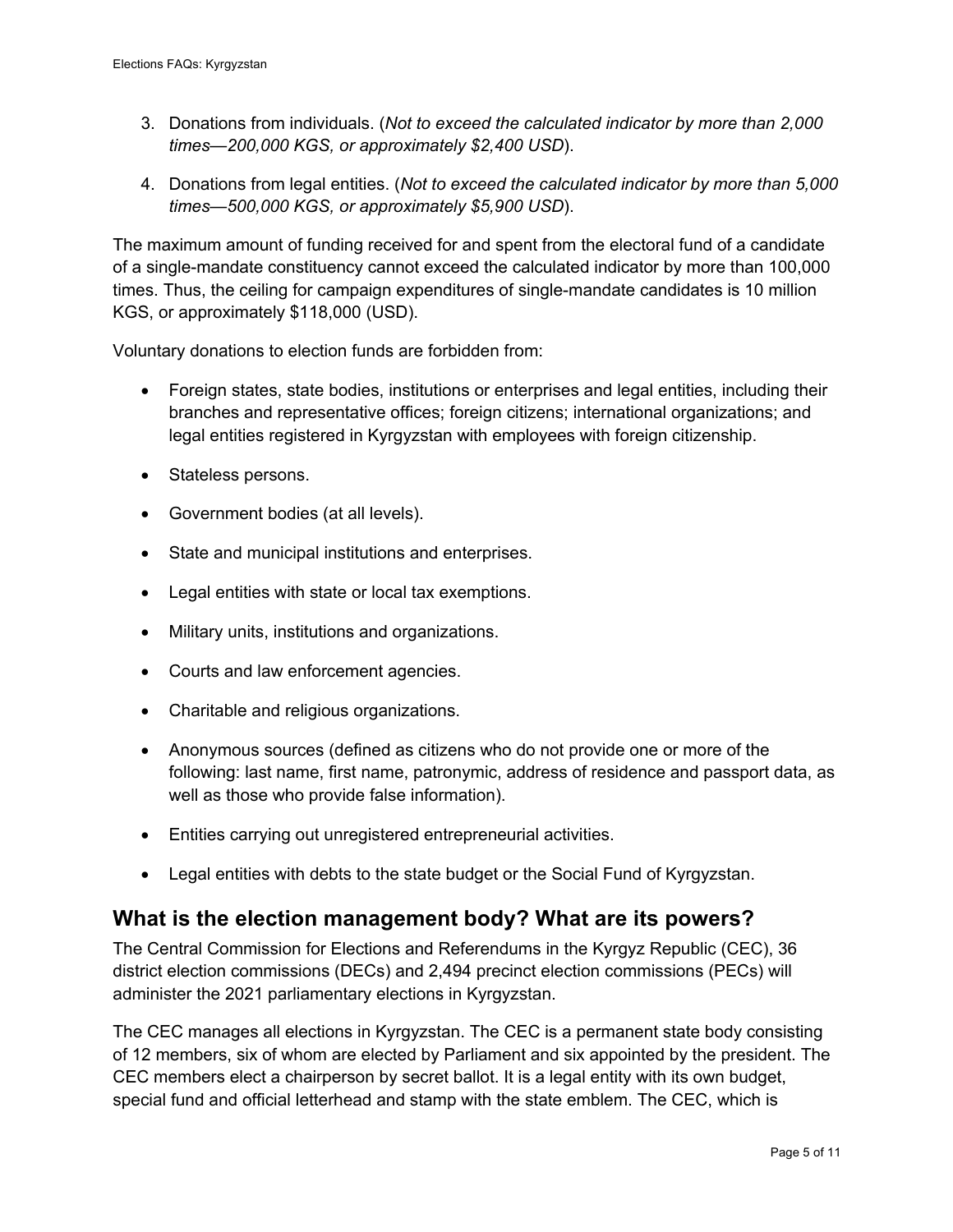renewed every five years, has all powers necessary to organize and conduct elections. A detailed list of powers is included in the Constitutional Law On the Central Commission for Elections and Conducting Referenda of the Kyrgyz Republic, dated June 26, 2021. The CEC was renewed on June 30, 2021, following the end of the previous commission's mandate.

The elections are administered at the sub-national level by the lower-level election commissions: DECs and PECs. The CEC forms a DEC of at least 12 members for each constituency. For the 2021 parliamentary elections, the CEC formed 36 DECs with a total of 490 members.<sup>8</sup> DECs organize the preparation and conduct of elections and referenda within their designated districts; propose the boundaries of polling stations and constituencies for the CEC's approval; form and approve the composition of PECs; publish polling locations in the mass media; receive reports from PECs on electoral issues; provide legal, organizational, methodological, material and technical assistance to PECs; and maintain, update and clarify the voter list. A DEC's term of office starts on the day of its first meeting and ends by decision of the CEC after the official publication of election results.

DECs form PECs, which consist of at least seven representatives of political parties and the previously established reserve list of PEC members.<sup>9</sup> PECs inform voters within their respective precincts of the address and telephone number of the relevant precinct election commission, its working hours and the date and place for voting. PECs ensure that voters have access to the voter list, and they receive and consider statements about errors and inaccuracies. PECs oversee adherence to the rules for placing campaign materials in the vicinity of polling stations during the campaign period. PECs ultimately organize voting at polling stations on Election Day. Once voting concludes, PECs count and tabulate voting results and transfer documents related to election preparation and conduct to their respective DEC or archive. PECs receive and maintain written records of complaints and send them to the CEC for inclusion in the relevant register.

The CEC determines the number of members of a PEC based on the number of voters at each polling station, as follows:

- Up to 500 voters: at least seven PEC members;
- 501 to 1,200 voters: at least nine PEC members; and
- More than 1,200 voters: at least 11 PEC members.

In total, 2,494 polling stations have been designated across the country with 30,764 poll workers or PEC members. In addition, 59 PECs are scheduled to be open abroad on Election Day.

<sup>&</sup>lt;sup>8</sup> "CEC approved the composition of district election commissions," September 12, 2021.

https://shailoo.gov.kg/ru/news/5459/

<sup>&</sup>lt;sup>9</sup> The Law on Election Commissions for Holding Elections and Referenda of the Kyrgyz Republic, 2021.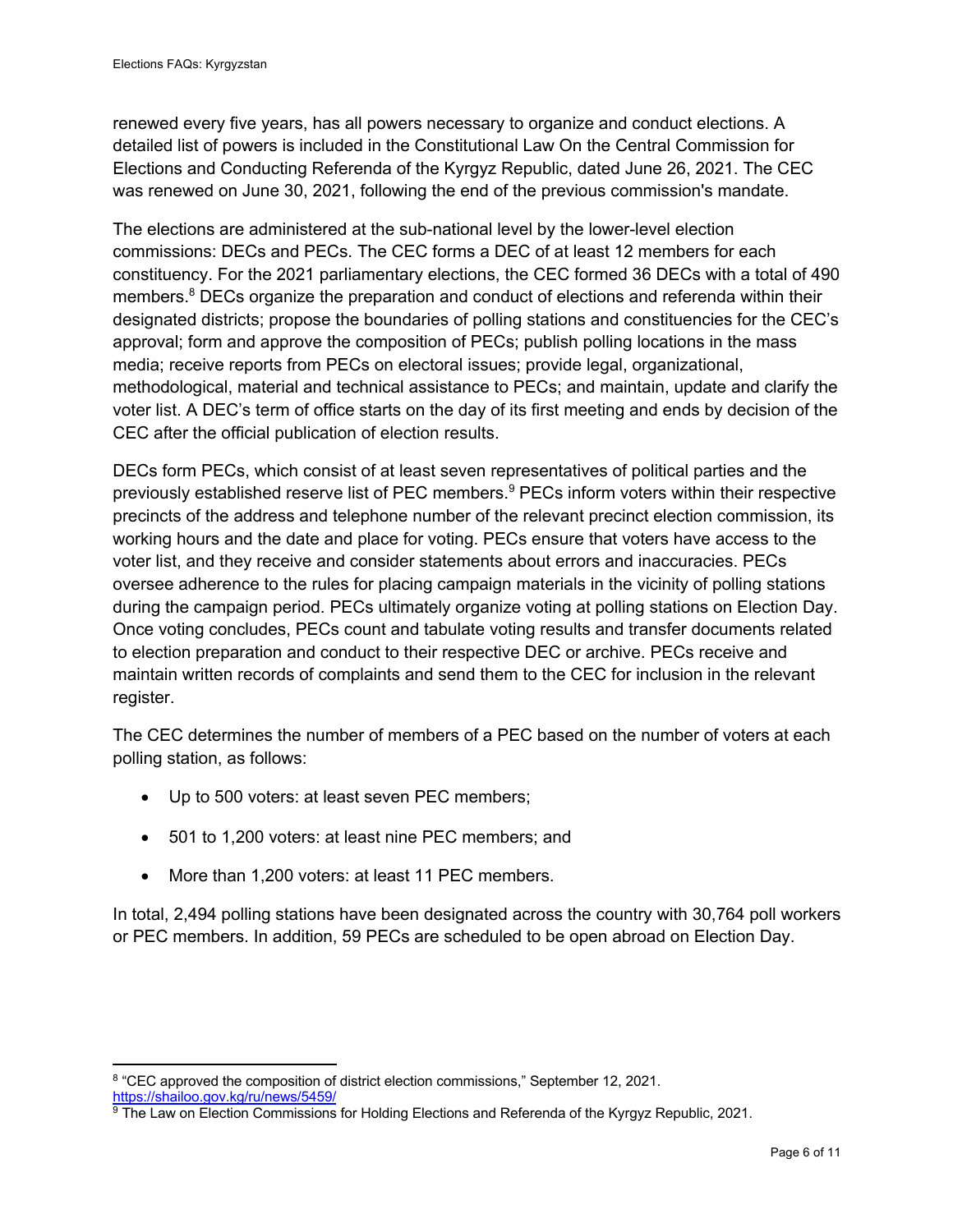#### **How is the election management body protecting the elections and voters from COVID-19?**

For the safe conduct of elections, the CEC approved the "Algorithm of actions to ensure sanitary and epidemiological safety and protect the health of citizens during the preparation and conduct of elections and referendums in the Kyrgyz Republic."<sup>10</sup> The CEC has coordinated the algorithm, or safety plan, with the Ministry of Health of the Kyrgyz Republic. All precinct election commissions are obliged to organize their work on Election Day in accordance with the rules established as part of the plan, which includes measuring the temperature of all voters, providing information about measures to prevent COVID-19, distributing of masks and sanitizing liquid and enforcing social distancing guidelines mandating physical distancing of 1.5 to 2 meters.

#### **What is the election management body doing to strengthen its technology and procedures to resist vulnerabilities and counter foreign interference?**

The CEC website was exposed to cyberattacks during the parliamentary elections in October 2020 and the presidential election in 2021. In July 2021, on the day of repeat elections for deputies of city councils of Bishkek, Osh and Tokmak, 130 cyberattacks from 10 countries were registered against the CEC website. According to the CEC chairperson, the system successfully repelled these attacks.

#### **Who can vote in these elections?**

A voter must be a citizen of the Kyrgyz Republic who has reached the age of 18 on Election Day, and who has submitted biometric data and is on the voter list. In single-mandate constituencies, the voter must reside within and be included on the voter list of his or her constituency. To vote on Election Day, a voter must present a voter identification document, such as any type of national passport.

#### **How many registered voters are there?**

As of Nov. 18, 2021, in the final voters list, 3,703,420 voters were listed within the single nationwide constituency. In contrast, 3,619,292 people are registered to vote with singlemandate constituency elections. Compared to the number of participants in the referendum (nationwide vote) on the Constitution on April 11, 2021, the number of voters has increased by 97,219.

The last day for a voter to register for the parliamentary election was Nov. 12, 2021. Voters are unable to register to vote on Election Day. Voter lists for the elections of deputies of the *Jogorku Kenesh* of the Kyrgyz Republic are posted in all 2,494 polling stations (2,435 in the country and 59 abroad). According to the election legislation, voter lists must also be posted on the state voter portal, Tizme.

<sup>10</sup> https://shailoo.gov.kg/media/nurgul/2021/09/01/bdwsnl.pdf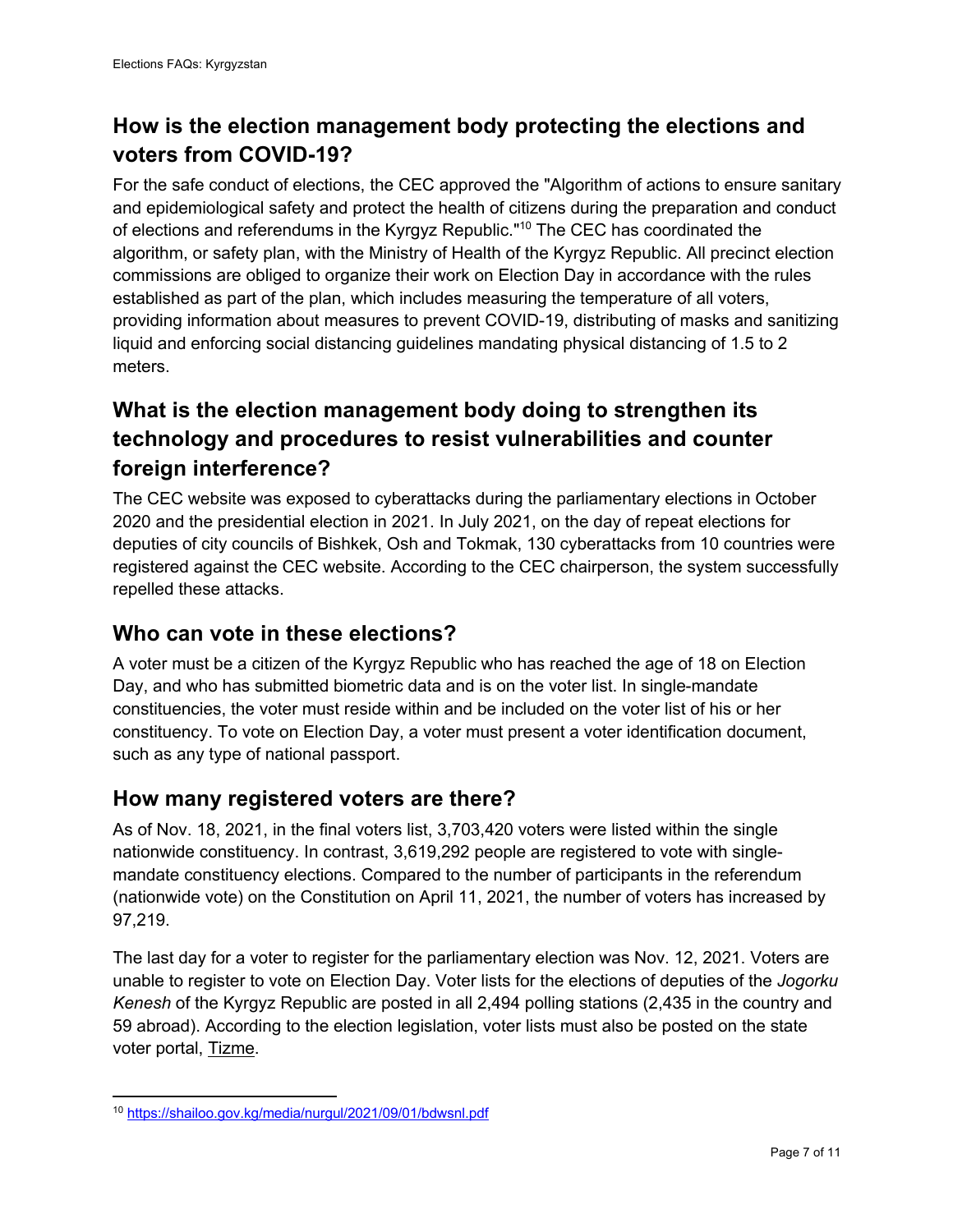The number of out-of-country voters for the Nov. 28 election is 84,128 as of Nov. 18, 2021. This is more than double the number of registered out-of-country voters for the 2020 parliamentary elections (32,602).

#### **What provisions are in place that support the equal rights of women, persons with disabilities and other marginalized groups?**

The current updated legislation includes only one provision that refers to the formation of lists of candidates from political parties:<sup>11</sup>

- No more than 70 percent of candidates of one gender can be included on the list, and alternation of women and men should not exceed three positions;
- At least 15 percent of candidates may not be older than 35 years, with at least three of those among the first 25 candidates on the list;
- At least 15 percent of candidates must be of different ethnicities, and at least three of those must be included in the first 25 candidates; and
- At least two candidates should be persons with disabilities, and one of those must be included among the first 25 candidates on the list.

There are no special provisions addressing marginalized populations governing the upcoming single-mandate constituency elections.

The election commissions are tasked with ensuring the accessibility of the voting premises. If a polling station is not equipped with devices such as ramps to enable voters with disabilities to enter, then, no later than 40 calendar days before Election Day, the precinct election commission will appeal to the relevant local government bodies to take measures that ensure the accessibility of the polling station. Local self-government bodies, as well as their officials, are obliged to take immediate and necessary measures to comply with the request of the election commission. Failure to do so results in legal liability. On Election Day, each polling station is equipped with one voting booth designed for people with disabilities, where magnifying sheets and braille stencils are available for voters with disabilities. If there is no ramp at the polling station, voters are able to ask for assistance by using a call button.

Persons with disabilities can also request to vote the day before Election Day at their homes or alternate locations, including hospitals. In these cases, precinct election commission members visit the specified locations with portable ballot boxes to allow the opportunity to vote. The Central Election Commission (CEC) also established a video hotline at the CEC Call Center via WhatsApp. Using the hotline, voters with hearing and speech impairments can receive answers to their questions in sign language and obtain up-to-date information on the elections.<sup>12</sup>

<sup>11</sup> Article 60.3, Constitutional Law on Election of President and Deputies of the *Jogorku Kenesh* of the Kyrgyz Republic.

 $12$  CEC of the Kyrgyz Republic: "WhatsApp video hotline of the CEC CALL center was launched to inform voters with hearing and speech impairments using sign language," October 19, 2021. https://shailoo.gov.kg/ru/news/5696/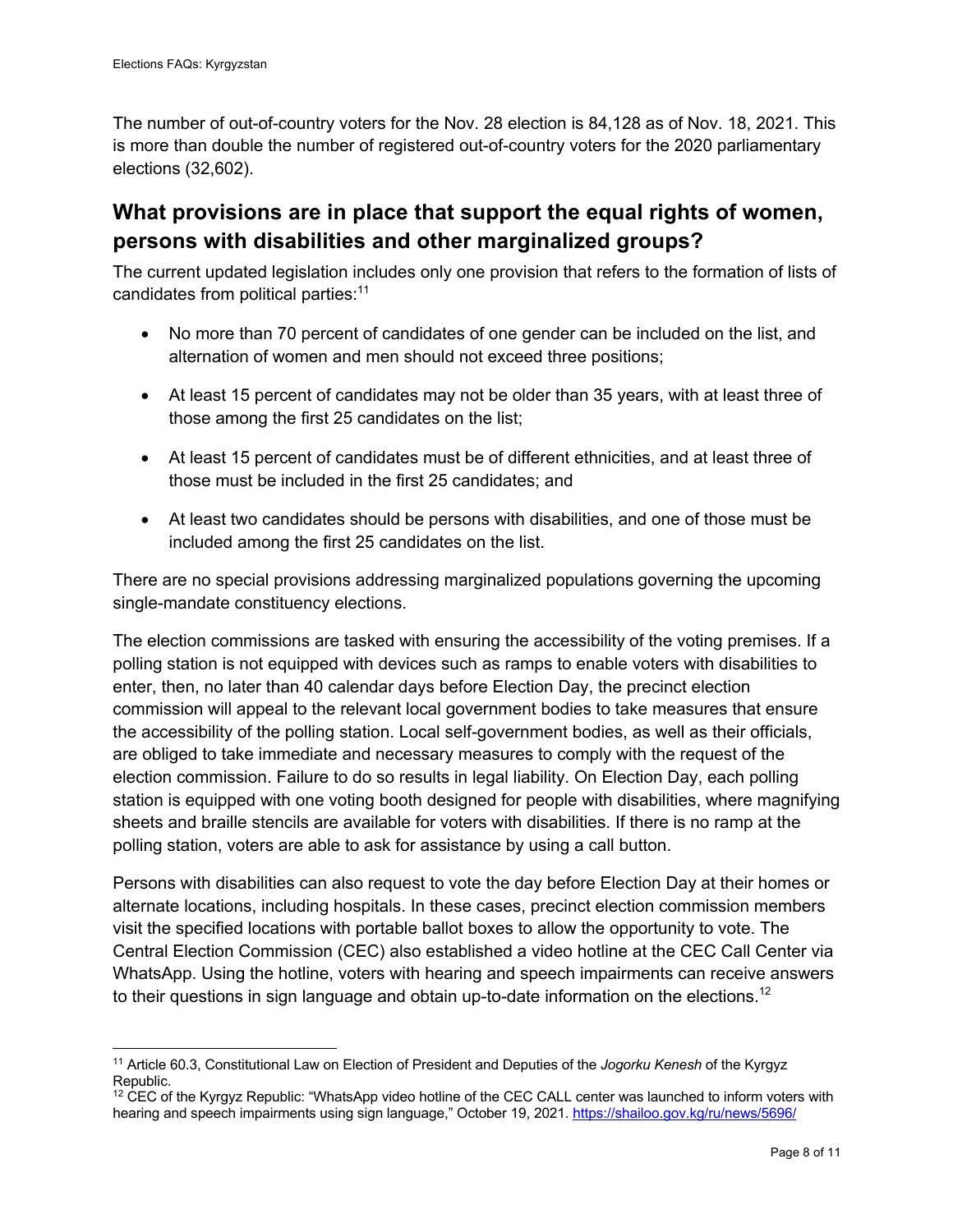#### **Is out-of-country voting allowed?**

Out-of-country voting will take place at 59 polling stations in 29 countries, in coordination with the Ministry of Foreign Affairs.<sup>13</sup> Voters at such polling stations will only be able to vote for candidates from parties within the nationwide constituency and cannot vote for candidates in single-mandate constituencies. The state portal provides a full list of polling locations abroad.<sup>14</sup>

#### **Who can observe during Election Day? How can they get accreditation?**

The legislation provides for three types of observers:

- Observers representing a candidate or political party;
- Citizen observers (nominated by a non-profit organization); and
- International observers.

International observers are accredited by the Central Election Commission (CEC), with invitations sent by the president, the *Jogorku Kenesh,* the Cabinet of Ministers or the CEC. Requests for accreditation may be submitted by international and national non-profit organizations specializing in electoral legislation and elections or human rights protection, beginning after the official election announcement and ending three days prior to Election Day. As of Nov. 23, 730 international observers representing election management bodies (34), international organizations (634) and diplomatic missions (62) have been registered.<sup>15</sup> Five nonprofit organizations have notified the CEC of their intention to observe.<sup>16</sup>

In addition, the CEC has accredited 152 mass media and 92 online or internet publications.<sup>17</sup>

#### **Who is managing security on Election Day?**

The employees of the Ministry of Internal Affairs (MIA) will be in charge of ensuring security. One month before the elections, they activated an enhanced service option based on an order by the MIA, "On measures to ensure public order and security in the preparation and conduct of elections."<sup>18</sup>

The MIA established an operational headquarters to carry out the tasks assigned to law enforcement officers and developed comprehensive measures to ensure law and order. The plan describes the organization of work to preserve the rule of law, the rights and freedoms of

<sup>13</sup> "Information on PECs abroad, for the elections of deputies of the *Jogorku Kenesh* of the Kyrgyz Republic," October 31, 2021. https://shailoo.gov.kg/ru/news/5807/

<sup>14</sup> https://tizme.gov.kg/

<sup>15</sup> https://shailoo.gov.kg/ru/news/5944/

<sup>&</sup>lt;sup>16</sup> "List of non-profit organizations that notified the CEC of the Kyrgyz Republic of their intention to observe the elections of deputies of the *Jogorku Kenesh* of the Kyrgyz Republic, scheduled for November 28, 2021," October 5, 2021. https://shailoo.gov.kg/ru/NablyudateliBaykoochular/

<sup>17</sup> "The CEC accredited 244 mass media and online publications for the elections of deputies of the *Jogorku Kenesh*  of the Kyrgyz Republic," September 23, 2021. https://shailoo.gov.kg/ru/news/5517/

<sup>18</sup> https://mvd.gov.kg/news/181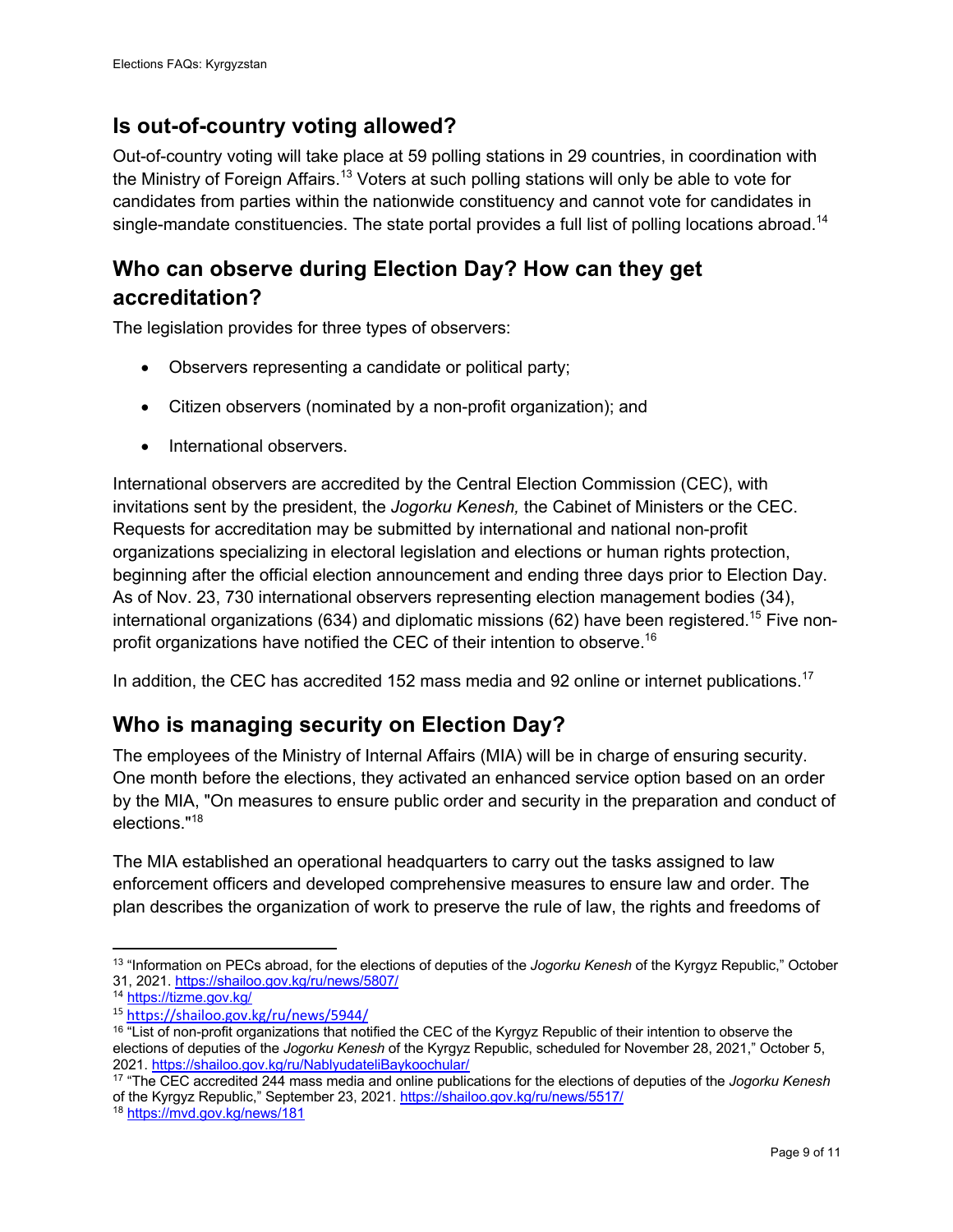citizens, the protection of polling stations, inventories and the secure transportation and delivery of ballots to the polling stations.

The MIA carries out round-the-clock monitoring of mass media, social networks, video hosting sites and TV and radio broadcasting companies to identify inaccurate information that sows panic and provokes public concern among citizens of the Kyrgyz Republic. It will take measures against those who violate public order and disseminate false information that threatens to violate public order and security. In addition, the police created an information and analytical group for the exchange of data with the Central Election Commission.

#### **What will the ballot papers look like?**

Each voter will receive two ballots. The ballot paper for the single nationwide constituency will list the 21 parties, the position "against all" and 54 numbered boxes for voters to identify individual candidate preferences. Voters can vote for a political party and, if desired, for one candidate by ticking the box beside that candidate's number.

A separate single-member constituency ballot will list the names of candidates running in the respective constituency and the position "against all."

#### **When will official results be announced?**

The Central Election Commission (CEC) will determine the results of the elections on the basis of protocols received directly from district election commissions and formed by precinct election commissions after the counting and tabulation of ballots. Results must be confirmed no later than 20 calendar days from the day of voting.

The CEC officially publishes the election results within two weeks from the day when election results are determined.

#### **How will election disputes be adjudicated?**

Kyrgyzstan uses a vertical appeals procedure to respond to election disputes. Decisions can be appealed to a higher election commission, and decisions of the Central Election Commission (CEC) to the Administrative Court, and then, in case of disagreement, to the Supreme Court.

The CEC created a working group to consider complaints and appeals. This group prepares a preliminary conclusion for each complaint or appeal and submits it to the CEC. The CEC can then make its own decision or refer the case to law enforcement agencies for consideration.